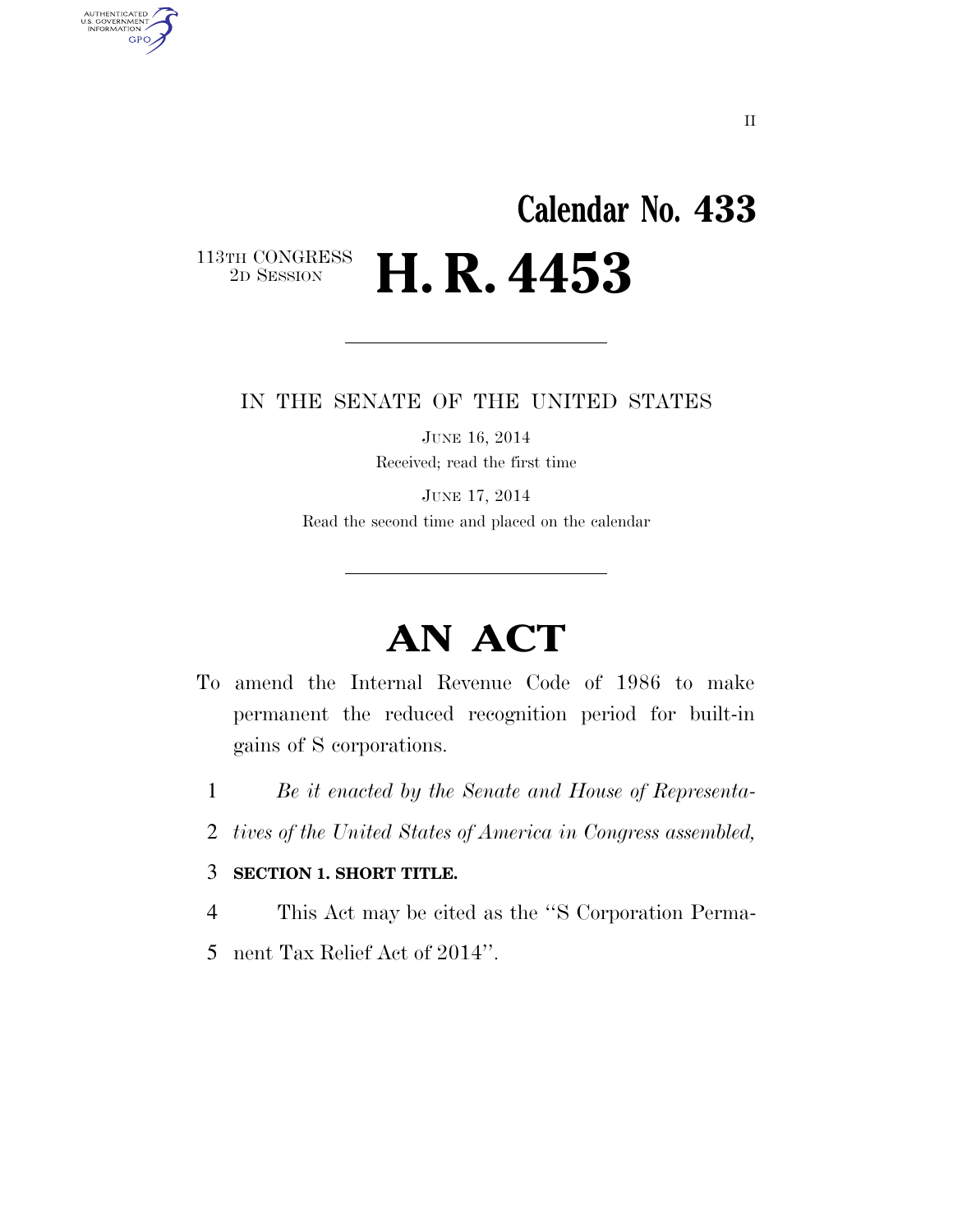### **SEC. 2. REDUCED RECOGNITION PERIOD FOR BUILT-IN GAINS OF S CORPORATIONS MADE PERMA-NENT.**

 (a) IN GENERAL.—Paragraph (7) of section 1374(d) of the Internal Revenue Code of 1986 is amended to read as follows:

7 "(7) RECOGNITION PERIOD.—

8 "(A) IN GENERAL.—The term 'recognition period' means the 5-year period beginning with the 1st day of the 1st taxable year for which the corporation was an S corporation. For pur- poses of applying this section to any amount in- cludible in income by reason of distributions to shareholders pursuant to section 593(e), the preceding sentence shall be applied without re-gard to the phrase '5-year'.

17 "(B) INSTALLMENT SALES.—If an S cor- poration sells an asset and reports the income from the sale using the installment method under section 453, the treatment of all pay- ments received shall be governed by the provi- sions of this paragraph applicable to the taxable year in which such sale was made.''.

 (b) EFFECTIVE DATE.—The amendment made by this section shall apply to taxable years beginning after December 31, 2013.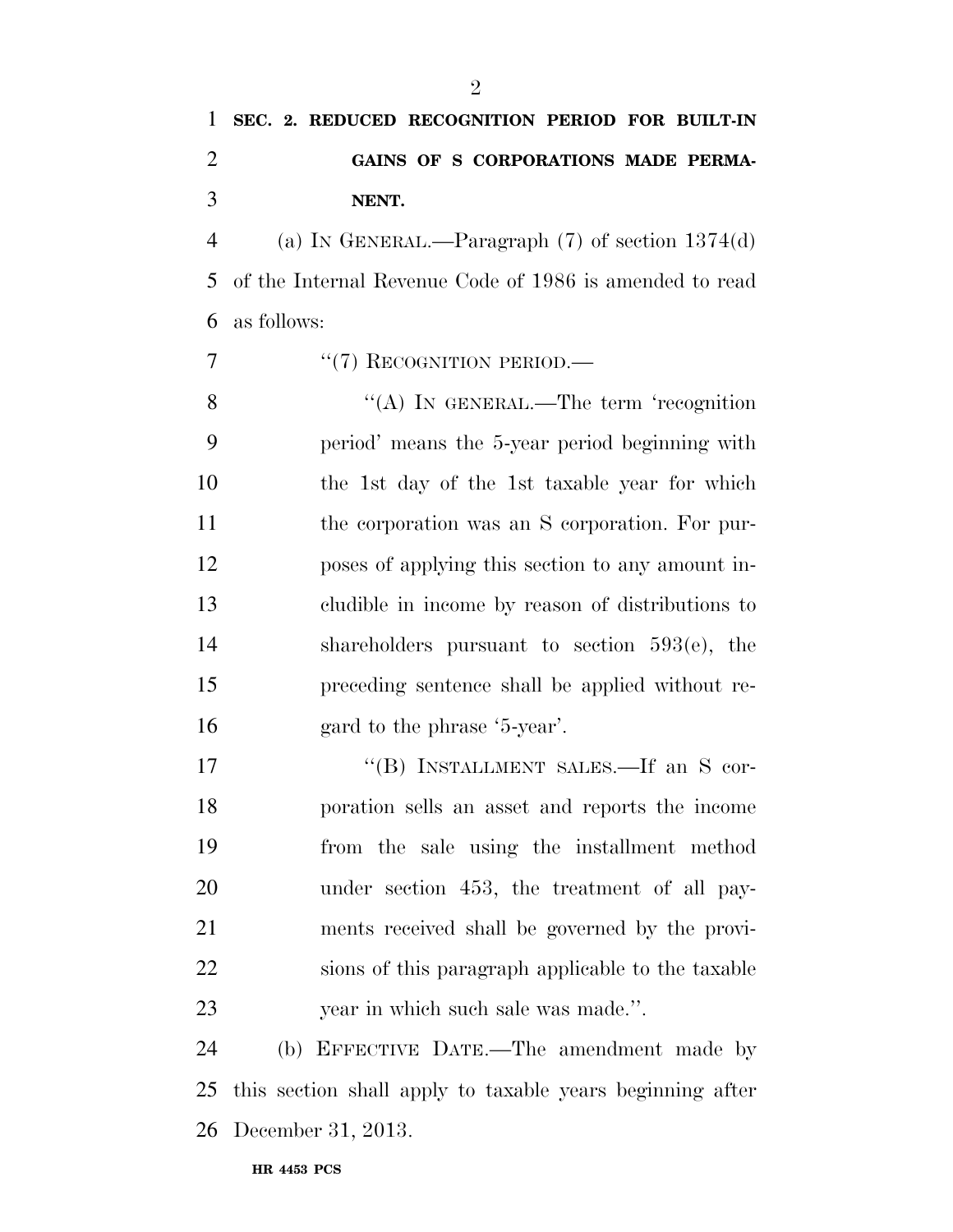## **SEC. 3. PERMANENT RULE REGARDING BASIS ADJUST- MENT TO STOCK OF S CORPORATIONS MAK- ING CHARITABLE CONTRIBUTIONS OF PROP-ERTY.**

5 (a) IN GENERAL.—Section  $1367(a)(2)$  of the Internal Revenue Code of 1986 is amended by striking the last sen-tence.

 (b) EFFECTIVE DATE.—The amendment made by this section shall apply to contributions made in taxable years beginning after December 31, 2013.

#### **SEC. 4. BUDGETARY EFFECTS.**

 (a) STATUTORY PAY-AS-YOU-GO SCORECARDS.—The budgetary effects of this Act shall not be entered on either PAYGO scorecard maintained pursuant to section 4(d) of the Statutory Pay-As-You-Go Act of 2010.

 (b) SENATE PAYGO SCORECARDS.—The budgetary effects of this Act shall not be entered on any PAYGO scorecard maintained for purposes of section 201 of S. Con. Res. 21 (110th Congress).

> Passed the House of Representatives June 12, 2014. Attest: KAREN L. HAAS,

*Clerk.*